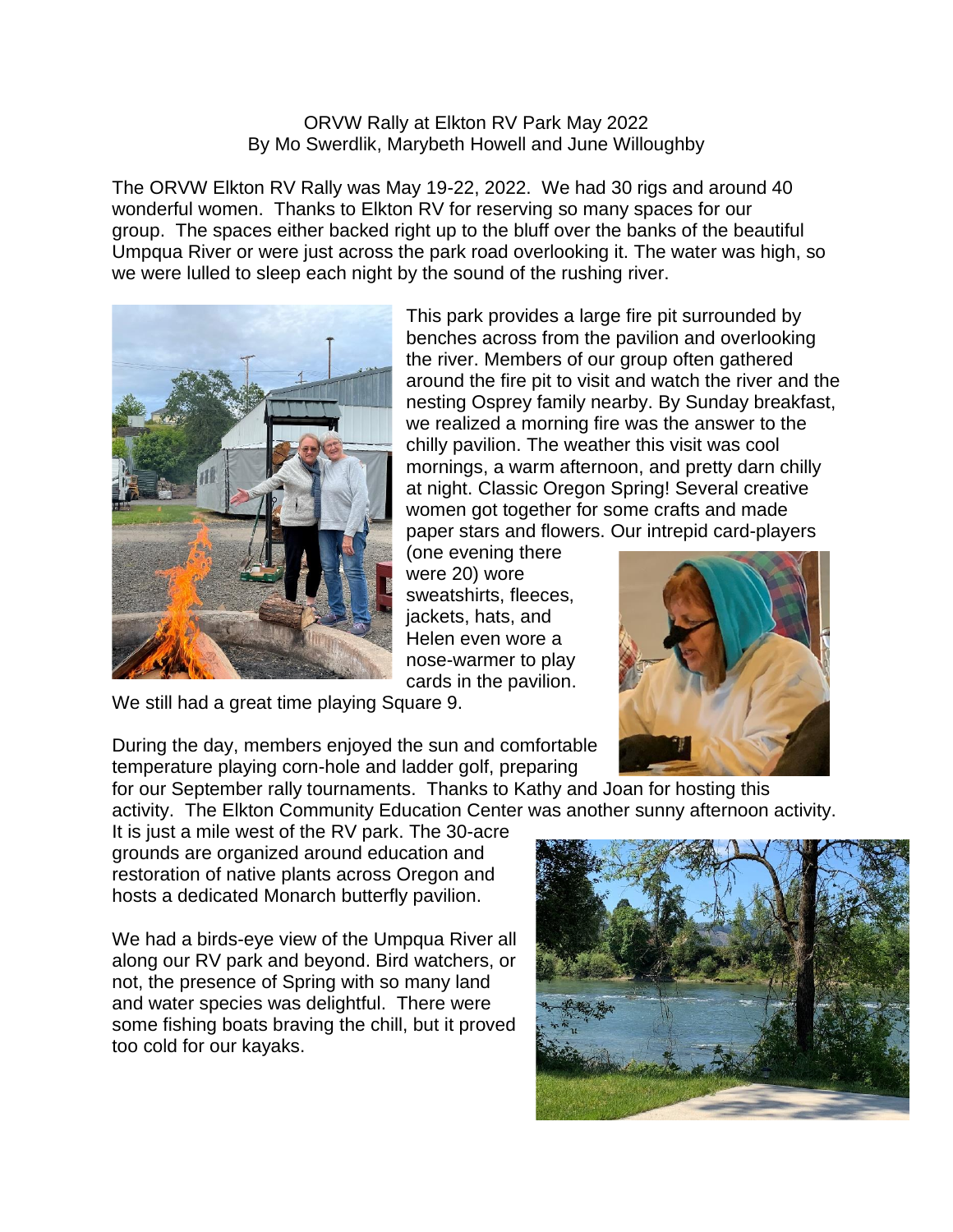At the Saturday morning meeting, we discussed the challenges of scheduling the 2023 rallies. There is more competition for spaces since Covid dramatically increased the number of people hitting the road in RVs. Some parks that people love have restrictive policies or don't have facilities for our breakfasts, evening meals and card playing. Members were invited to make suggestions of their favorite RV parks to the Site Committee and look at the ORVW website for questions to ask park managers.

Elkton is a beautiful, welcoming small town with three eating establishments within several blocks of the RV park. Tomaseli's Café & Bakery provided pizza, lasagna, salads and oh-so-amazing baked goods for about 20 of us on Saturday night. Many walked to Guerrero's Mexican Food Truck for multiple meals over the weekend. Others enjoyed good food and amazing pies at Arlene's Cafe.

Sunday morning we welcomed two new members and Christened their rigs. Shawnita Zimmer from Reedsport and Jeanne Gatlin from Meridian, Idaho. That evening we enjoyed each other's company and contributions to our potluck dinner. Emogene Hanvey was the lucky winner of the drawing for the beautiful Bee-themed quilt lovingly created and donated by Joan Lease and Paulette Beliveau.